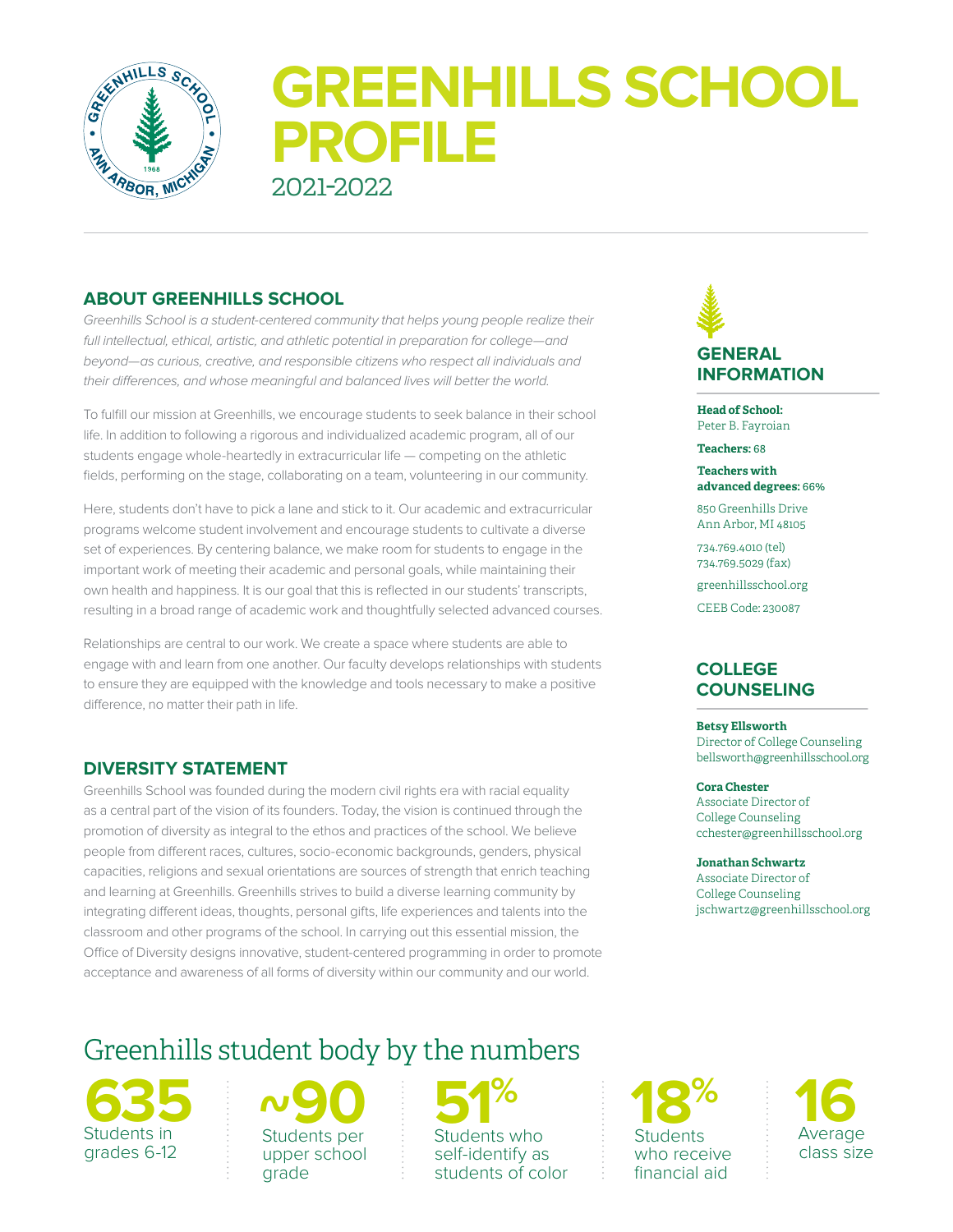### **UPPER SCHOOL COURSES OF STUDY / ACADEMIC PROGRAMS & REQUIREMENTS**

Classes at Greenhills are offered on an eight-day, rotating block schedule. For a full list of courses and explanation of their content, please consult our online course guide at **greenhillsschool.org/courseguide.**

**All AP, Post-AP, Honors, and Advanced courses appear in bold below.** All AP and Advanced courses prepare students for the associated AP exam. *Note: Individual student placements are based on a combination of achievement, interest, and course availability and do not always conform to the generalized offerings displayed below.*

| <b>ENGLISH</b><br>Credits Required: 4                                              | <b>AP English III: American Literature</b><br>Creative Writing<br>English II: British Literature<br><b>English II Honors: British Literature</b><br>English III: American Literature                                                                                               | <b>English IV: Senior Seminars</b><br>Global Perspectives in History and Literature<br>Journalism<br>Perspectives in Humanities                                                                                                                 |
|------------------------------------------------------------------------------------|------------------------------------------------------------------------------------------------------------------------------------------------------------------------------------------------------------------------------------------------------------------------------------|-------------------------------------------------------------------------------------------------------------------------------------------------------------------------------------------------------------------------------------------------|
| <b>HISTORY &amp; SOCIAL</b><br><b>SCIENCES</b><br>Credits Required: 3              | <b>Advanced US Government and Politics</b><br>American Military History: 1900 to Present<br><b>AP US History</b><br>Global Perspectives in History and Literature<br>Humans and the Environment - Past, Present, & Future<br>Macroeconomics<br><b>Microeconomics</b>               | Psychology - Human Mind & Behavior<br><b>US Government and Politics</b><br><b>US History</b><br>Sociology: Difference, Power and Discrimination<br>The History of Art<br>The US Constitution - Past, Present, & Future                          |
| <b>MATHEMATICS &amp;</b><br><b>COMPUTER SCIENCE</b><br>Credits Required: 3         | Algebra I<br>Algebra II<br><b>Algebra II Honors</b><br><b>AP Calculus A</b><br><b>AP Calculus B</b><br><b>AP Calculus C</b><br><b>AP Computer Science A</b><br><b>AP Computer Science Principles</b><br><b>AP Statistics</b>                                                       | <b>Financial Applications</b><br>Foundations of Computer Science<br><b>Functions</b><br>Geometry<br><b>Geometry Honors</b><br><b>Multivariable Calculus I</b><br><b>Multivariable Calculus II</b><br>Pre-Calculus<br><b>Pre-Calculus Honors</b> |
| <b>SCIENCE</b><br>Credits Required: 3                                              | <b>Advanced Biology</b><br><b>Advanced Calculus-based Physics</b><br><b>Advanced Chemistry</b><br><b>Advanced Scientific Research</b><br>Anatomy and Physiology<br>Applied Engineering Design<br>Chemistry<br><b>Chemistry Accelerated</b>                                         | Conceptual Physics<br>Earth, the Solar System, and the Universe<br>Ecology and Global Sustainability<br>Introduction to Biology<br>Natural History of Living Things<br>Physics<br><b>Physics Accelerated</b>                                    |
| <b>MODERN &amp;</b><br><b>CLASSICAL</b><br><b>LANGUAGES</b><br>Credits Required: 2 | <b>AP Chinese V</b><br><b>AP French</b><br><b>AP Latin IV-V</b><br><b>AP Spanish</b><br><b>Chinese IV</b><br>Chinese, French, Latin, Spanish I<br>Chinese, French, Latin, Spanish II                                                                                               | Chinese, French, Latin, Spanish III<br><b>French IV Culture</b><br>French V<br>Latin IV-V<br><b>Spanish IV</b><br><b>Spanish V</b>                                                                                                              |
| FINE &<br><b>PERFORMING ARTS</b><br>Credits Required: 1                            | 2-D and 3-D Design<br>Acting I<br>Acting II<br>Art Photography<br><b>Art Photography Advanced</b><br>Ceramics<br><b>Chamber Singers</b><br>Chamber Orchestra<br>Chorus                                                                                                             | Drawing & Printing<br>Intro to Art I<br>Jazz I<br>Jazz Lab<br>Orchestra<br>Painting<br>Play Production<br>Studio Jazz<br><b>Tech Theatre</b>                                                                                                    |
| <b>WELLNESS</b><br>Credits Required: 1                                             | <b>Foundations of Fitness</b><br>Health                                                                                                                                                                                                                                            | Lifetime Fitness<br>Yoga, Mindfulness, and Wellbeing                                                                                                                                                                                            |
| <b>SERVICE LEARNING</b>                                                            | Greenhills students will complete at least one service learning experience every school year in the Upper School.<br>Service projects must include a participation minimum of three times or ten hours. Students will submit both a proposal<br>and a reflection for each project. |                                                                                                                                                                                                                                                 |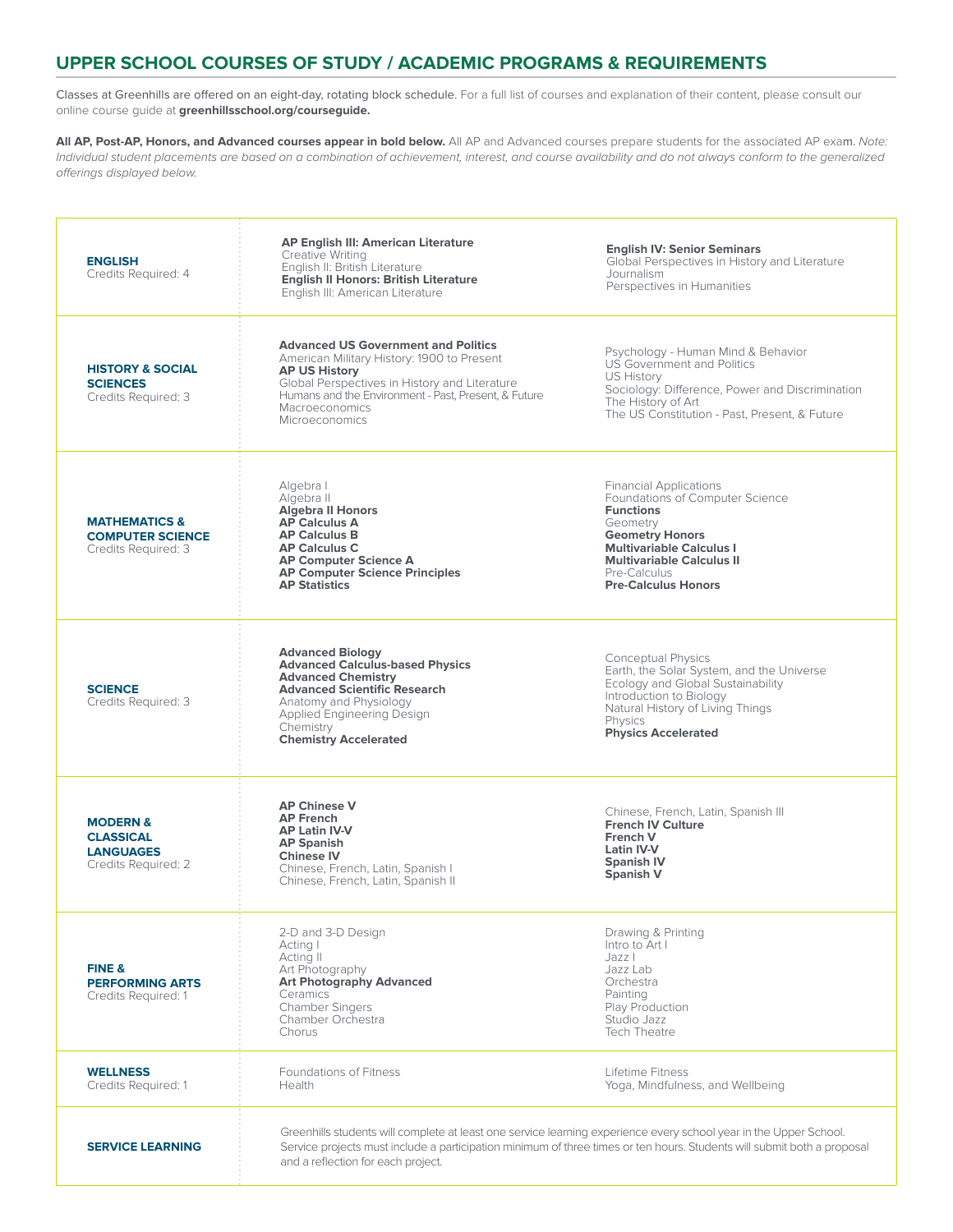## **ACADEMICS DURING THE COVID-19 PANDEMIC**

In the spring of 2020, Greenhills immediately brought student well-being to the forefront of our work. With the guiding principles of health and safety, equity and access, student care and well-being, and teaching and learning; we moved to a fully remote model, and our faculty adapted their curriculum to effectively move students forward while honoring the challenges our students were facing beyond school.

We opened the 2020-2021 school year remotely in order to ensure we could deliver the best academic program in the most equitable way possible. In October 2020, we began bringing students to campus in grade-level groups, with a focus on making space for community and in-person connections. In the winter of 2021, we were able to invite half of our students to campus a week at a time, a practice we continued through the rest of the year.

This fall, we returned to campus as a full school community.

Throughout these past two years, our faculty has incorporated the best pedagogical practices into their work to maintain academic rigor, to keep students engaged, and to remain flexible and meet students where they are.

# **GPA CALCULATION & DISTRIBUTION**

We calculate cumulative GPAs based only on graded courses taken at Greenhills. We do not rank students.

GPAs at Greenhills are unweighted and calculated on the following scale:

| 4 33    |
|---------|
| 4.0     |
| 3.67    |
| 3.33    |
| 3.0     |
| 2 67    |
| 2.33    |
| 2.0     |
| 1.67    |
| 1.33    |
| 1.0     |
| 0.67    |
| $\circ$ |
|         |

# **STANDARDIZED TESTING 2019-2021**

**A Note Standardized Testing During the COVID-19 Pandemic** Due to COVID-19, students were not required to take AP tests in the Spring of 2020 and 2021.



#### **GREENHILLS PROGRAMS OF NOTE**

#### **Greenhills Advanced Research Program**

The Greenhills Advanced Research Program enables students in the natural sciences, social sciences, computer science, and mathematics to prepare for college-level work in real-life research settings. Participants work, after their junior year, in scientific laboratories and research centers, and they go on to complete an Advanced Research course during their senior year.

#### **Integrated Public Speaking (IPS)**

All 6th-9th grade students learn public speaking as part of two week-long units woven into the English, science, and history curricula. Throughout, students craft dramatic monologues, based on personal narratives, for performance; they perform scenes from Shakespeare's plays; they generate engaging and data-driven science presentations; and they prepare speeches and hold debates germane to their work exploring American history and the foundations of human civilizations.

#### **Foreign Languages**

Beginning in sixth grade, Greenhills students are taught foreign languages in a fully immersive environment. Students in the upper school are required to complete at least two years of foreign language study prior to graduation.

#### **The Center for Mindful Wellbeing**

The Mindful Wellbeing program at Greenhills School offers a combination of structured experiences within the middle school and upper school health and wellness classes, along with a forcredit course that is offered to 10th-12th graders. Through our Mindful Wellbeing program, we aim to support students in learning how to hit the "pause" button in a world that expects them to be in constant motion, facilitating introspection and the ability to regulate emotions and observe thoughts. We believe these skills are essential and have an important place in education, preparing our students to lead intentional and fulfilling lives.

#### **Fresh**

The Fresh program is a year-long initiative that provides ninth grade students with interactive experiences designed to deepen self-awareness, increase social connection, and develop the academic skills necessary to navigate upper school at Greenhills. The activities in Fresh help students gain a better understanding of their emerging identities and their journeys as learners, laying the foundation for the introspective work we'll return to in junior year as we guide students through the application process. In the spring, ninth-graders are introduced to the significance of their academic records, and they look at what lies ahead.